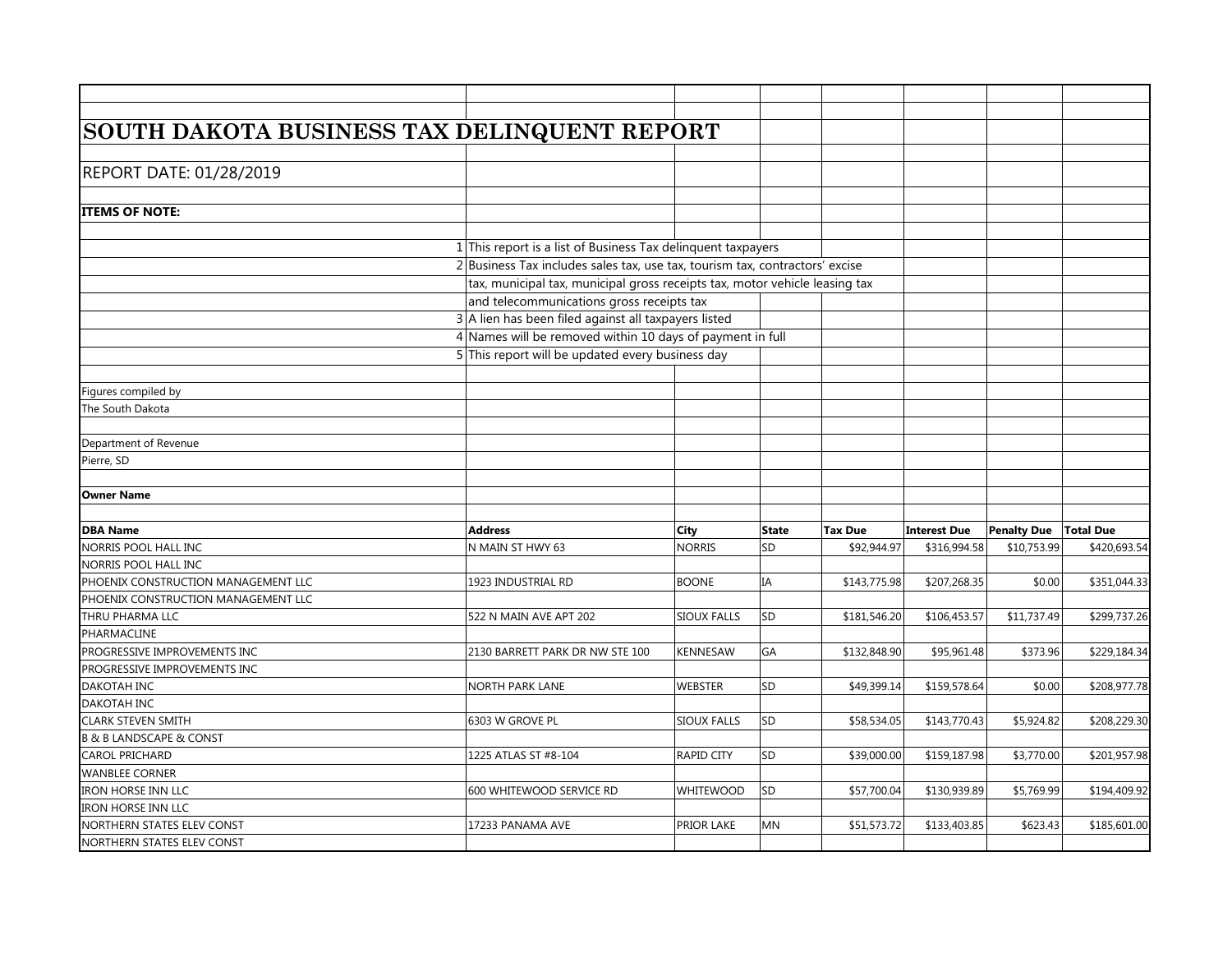| PEOPLE MOTORS INC                | 1265 S GILBERT RD          | <b>GILBERT</b>     | AZ.          | \$71,000.00    | \$102,357.50        | \$7,160.00                     | \$180,517.50 |
|----------------------------------|----------------------------|--------------------|--------------|----------------|---------------------|--------------------------------|--------------|
| INTERNATIONAL CLASSIC AUCTIONS   |                            |                    |              |                |                     |                                |              |
| NORD ELECTRIC LLC                | 203 LILAC AVE              | <b>AURORA</b>      | SD           | \$124,439.16   | \$42,308.28         | \$4,149.60                     | \$170,897.04 |
| NORD ELECTRIC LLC                |                            |                    |              |                |                     |                                |              |
| STILLWATER HOMES LLC             | 22925 HIDDEN SPRINGS RD    | RAPID CITY         | SD           | \$107,589.79   | \$52,676.06         | \$0.00                         | \$160,265.85 |
| STILLWATER HOMES LLC             |                            |                    |              |                |                     |                                |              |
| DCI CONTRACTORS LLC              | 6951 INDUSTRIAL LOOP       | GREENDALE          | WI           | \$61,000.00    | \$92,567.50         | \$5,490.00                     | \$159,057.50 |
| DCI CONTRACTORS LLC              |                            |                    |              |                |                     |                                |              |
| AL E GLAESMAN                    | PO BOX 1235                | WATERTOWN          | SD           | \$21,935.88    | \$129,875.28        | \$0.00                         | \$151,811.16 |
| JIMCO READY MIX CO               |                            |                    |              |                |                     |                                |              |
| <b>LANTUS COMPANY</b>            | 1405 E 29TH ST N           | <b>SIOUX FALLS</b> | SD           | \$66,150.00    | \$77,236.32         | \$6,320.00                     | \$149,706.32 |
| <b>LANTUS COMPANY</b>            |                            |                    |              |                |                     |                                |              |
| MOTZKO COMPANY USA LLC           | 627 95TH ST SE             | <b>DELANO</b>      | MN           | \$58,335.00    | \$81,231.68         | \$5,833.50                     | \$145,400.18 |
| MOTZKO COMPANY USA LLC           |                            |                    |              |                |                     |                                |              |
| LE ROY & STEVE LAQUA             | 155 17TH ST NE             | <b>WATERTOWN</b>   | <b>SD</b>    | \$22,633.00    | \$121,852.90        | \$0.00                         | \$144,485.90 |
| BERNIES BROASTED FOODS           |                            |                    |              |                |                     |                                |              |
| CHARLES H BENTZ ASSOCIATES INC   | 303 WASHINGTON ST NW       | WARREN             | OH           | \$30,425.98    | \$110,307.76        | \$0.00                         | \$140,733.74 |
| CHARLES H BENTZ ASSOCIATES INC   |                            |                    |              |                |                     |                                |              |
| Page 2 of 13                     |                            |                    |              |                |                     |                                | 01/28/2019   |
|                                  |                            |                    |              |                |                     |                                |              |
| <b>Owner Name</b>                |                            |                    |              |                |                     |                                |              |
|                                  |                            |                    |              |                |                     |                                |              |
|                                  |                            |                    |              |                |                     |                                |              |
| <b>DBA Name</b>                  | <b>Address</b>             | City               | <b>State</b> | <b>Tax Due</b> | <b>Interest Due</b> | <b>Penalty Due   Total Due</b> |              |
| UPPER MISSOURI RIVER CORPORATION | <b>PO BOX 277</b>          | NEBRASKA CITY NE   |              | \$55,420.00    | \$79,251.40         | \$5,542.00                     | \$140,213.40 |
| UPPER MISSOURI RIVER CORPORATION |                            |                    |              |                |                     |                                |              |
| CHARLES C SMITH                  | 902 21ST SW--HURON         | <b>HURON</b>       | SD           | \$20,000.00    | \$111,140.00        | \$600.00                       | \$131,740.00 |
| ALSVILLE MARINE                  |                            |                    |              |                |                     |                                |              |
| <b>IDC INC</b>                   | 1108 GUSHURST ST           | <b>LEAD</b>        | SD           | \$25,870.92    | \$96,391.97         | \$6,296.95                     | \$128,559.84 |
| DEADWOOD ELEC & B H BUILDERS     |                            |                    |              |                |                     |                                |              |
| LARRY JORGENSEN                  | 4603 N CLIFF AVE           | <b>SIOUX FALLS</b> | SD           | \$46,333.34    | \$76,996.22         | \$4,200.00                     | \$127,529.56 |
| <b>ALJAY COMPANY</b>             |                            |                    |              |                |                     |                                |              |
| ANDROS CONTRACTING INC           | 9225 ULMERTON ROAD STE 320 | LARGO              | FL.          | \$58,900.00    | \$64,278.25         | \$0.00                         | \$123,178.25 |
| ANDROS CONTRACTING INC           |                            |                    |              |                |                     |                                |              |
| RANDY JULIUS                     | 5947 S LOIS LN             | <b>SIOUX FALLS</b> | SD           | \$9,159.05     | \$103,529.39        | \$93.00                        | \$112,781.44 |
| RANDYS TOWING                    |                            |                    |              |                |                     |                                |              |
| J MICHAEL HOMES INC              | 404 MORNING RAIN AVE       | <b>BRANDON</b>     | SD           | \$33,862.64    | \$77,596.45         | \$1,142.44                     | \$112,601.53 |
| J MICHAEL HOMES INC              |                            |                    |              |                |                     |                                |              |
| SIERRA ROCK & DIRT INC           | PO BOX 6394                | <b>GREAT FALLS</b> | MT.          | \$34,111.51    | \$76,722.30         | \$10.00                        | \$110,843.81 |
| SIERRA ROCK & DIRT INC           |                            |                    |              |                |                     |                                |              |
| AGEE CONSTRUCTION INC            | <b>PO BOX 516</b>          | SYDNEY             | <b>IA</b>    | \$29,600.00    | \$77,483.00         | \$2,960.00                     | \$110,043.00 |
| AGEE CONSTRUCTION INC            |                            |                    |              |                |                     |                                |              |
| HEGGEM CONSTRUCTION INC          | 200368 CITY RTE RD         | <b>SCOTTSBLUFF</b> | NE           | \$45,260.00    | \$55,742.05         | \$3,484.00                     | \$104,486.05 |
| HEGGEM CONSTRUCTION INC          |                            |                    |              |                |                     |                                |              |
| METRO BUILDERS GROUP OF GA INC   | 108 SD HIGHWAY 71          | <b>HOT SPRINGS</b> | SD           | \$33,434.31    | \$62,603.28         | \$5,348.22                     | \$101,385.81 |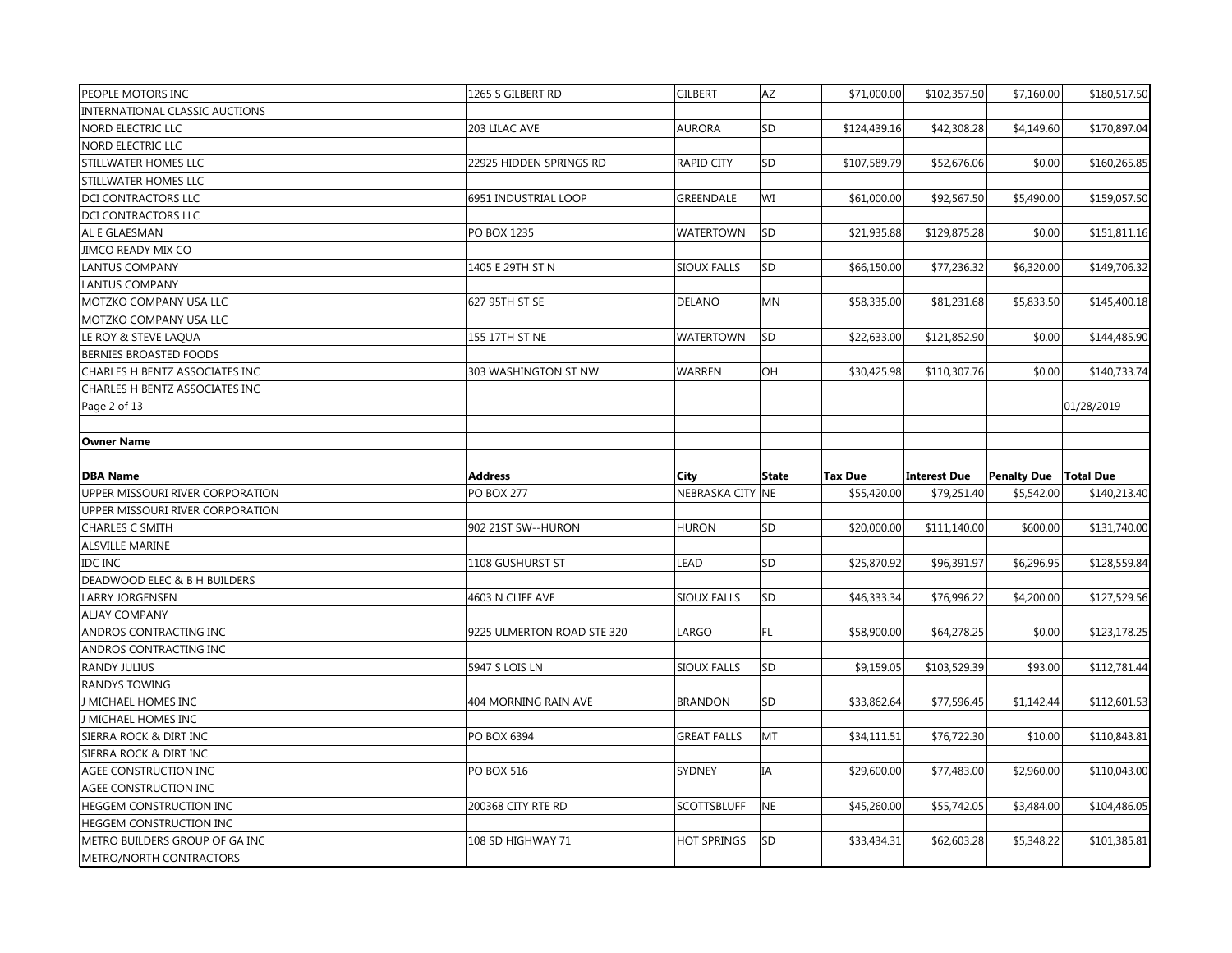| <b>WEATHERTON CONTRACTING CO INC</b> | 307 N 16TH ST               | <b>BERESFORD</b>   | lsd          | \$0.00         | \$90,660.67         | \$0.00             | \$90,660.67      |
|--------------------------------------|-----------------------------|--------------------|--------------|----------------|---------------------|--------------------|------------------|
| WEATHERTON CONTRACTING CO INC        |                             |                    |              |                |                     |                    |                  |
| <b>KAYSER OVEN INC</b>               | 47 KAYSER LN                | <b>STONEBORO</b>   | PA           | \$22,769.98    | \$65,193.75         | \$2,277.01         | \$90,240.74      |
| <b>KAYSER OVEN INC</b>               |                             |                    |              |                |                     |                    |                  |
| <b>IXTAPA LLC</b>                    | 603 OMAHA STREET            | RAPID CITY         | SD           | \$59,581.64    | \$27,359.18         | \$2,839.53         | \$89,780.35      |
| <b>IXTAPA RESTAURANT</b>             |                             |                    |              |                |                     |                    |                  |
| LIEBERMAN CONSTRUCTION INC           | 112 W STANLEY RD            | <b>FORT PIERRE</b> | SD           | \$36,502.39    | \$47,405.92         | \$1,485.32         | \$85,393.63      |
| LIEBERMAN CONSTRUCTION               |                             |                    |              |                |                     |                    |                  |
| <b>BRC SERVICES INC</b>              | MIDLAND BUILDING #210       | <b>WATERTOWN</b>   | SD           | \$13,519.00    | \$70,480.51         | \$650.00           | \$84,649.51      |
| <b>WENDYS</b>                        |                             |                    |              |                |                     |                    |                  |
| BOONDOGGLE CONSTRUCTION INC          | 35 RENO RD                  | <b>BUFFALO</b>     | <b>WY</b>    | \$74,605.50    | \$4,907.28          | \$5,027.40         | \$84,540.18      |
| <b>BOONDOGGLE CONSTRUCTION INC</b>   |                             |                    |              |                |                     |                    |                  |
| <b>CAMERON EISENBRAUN</b>            | 411 SOUTH DAKOTA HIGHWAY 73 | <b>KADOKA</b>      | SD           | \$26,425.33    | \$52,849.00         | \$2,055.14         | \$81,329.47      |
| <b>CHOPPERZ</b>                      |                             |                    |              |                |                     |                    |                  |
| Page 3 of 13                         |                             |                    |              |                |                     |                    | 01/28/2019       |
|                                      |                             |                    |              |                |                     |                    |                  |
| <b>Owner Name</b>                    |                             |                    |              |                |                     |                    |                  |
|                                      |                             |                    |              |                |                     |                    |                  |
| <b>DBA Name</b>                      | <b>Address</b>              | <b>City</b>        | <b>State</b> | <b>Tax Due</b> | <b>Interest Due</b> | <b>Penalty Due</b> | <b>Total Due</b> |
| W.W.P., INC                          | 444 W OCEAN BLVD STE 800    | LONG BEACH         | CA           | \$48,309.26    | \$28,230.34         | \$4,251.26         | \$80,790.86      |
| WORLDWIDE PRODUCTS                   |                             |                    |              |                |                     |                    |                  |
| PRAIRIE LAND MANAGEMENT INC          | 10 MARSH STREET             | <b>GLENWOOD</b>    | MN           | \$22,019.08    | \$52,116.72         | \$2,211.81         | \$76,347.61      |
| PRAIRIE LAND MANAGEMENT              |                             |                    |              |                |                     |                    |                  |
| JLB CONSTRUCTION INC                 | 1216 FRAN ST                | EVANSDALE          | ΙA           | \$28,182.02    | \$45,225.45         | \$2,418.20         | \$75,825.67      |
| JLB CONSTRUCTION INC                 |                             |                    |              |                |                     |                    |                  |
| PREMIER CASH MACHINES LLC            | 612 E TAN TARA STE 100      | <b>SIOUX FALLS</b> | SD           | \$26,450.11    | \$45,918.77         | \$2,645.00         | \$75,013.88      |
| PREMIER CASH MACHINES LLC            |                             |                    |              |                |                     |                    |                  |
| <b>JAIME MONDRAGON</b>               | 1901 BROADWAY AVE           | YANKTON            | SD           | \$22,746.54    | \$49,910.52         | \$1,885.74         | \$74,542.80      |
| MONDRAGON CONSTRUCTION               |                             |                    |              |                |                     |                    |                  |
| <b>DEUANE SMITH</b>                  | PALMER GULCH LODGE          | <b>HILL CITY</b>   | SD           | \$11,520.00    | \$61,632.60         | \$1,152.00         | \$74,304.60      |
| <b>SMITTYS TRAIL RIDES</b>           |                             |                    |              |                |                     |                    |                  |
| <b>TOM SOUVIGNIER</b>                | 210 E 5TH ST                | CANTON             | SD           | \$65,301.05    | \$3,089.02          | \$3,430.94         | \$71,821.01      |
| SOUVIGNIER REAL ESTATE & AUCTIONS    |                             |                    |              |                |                     |                    |                  |
| DARWIN J ODEGARD                     | 1529 E 8TH ST               | <b>SIOUX FALLS</b> | SD           | \$19,700.00    | \$49,387.25         | \$1,970.00         | \$71,057.25      |
| DARWIN J ODEGARD                     |                             |                    |              |                |                     |                    |                  |
| CHARLES W HAAN                       | 217 17TH ST SE              | <b>WATERTOWN</b>   | SD           | \$11,268.46    | \$59,423.87         | \$0.00             | \$70,692.33      |
| CHARLES W HAAN                       |                             |                    |              |                |                     |                    |                  |
| NATIONAL SWINE BUILDERS LLC          | 509 DAKOTA AVE              | <b>WAHPETON</b>    | <b>ND</b>    | \$19,473.47    | \$49,307.61         | \$1,062.47         | \$69,843.55      |
| NATIONAL SWINE BUILDERS LLC          |                             |                    |              |                |                     |                    |                  |
| O P TRUCKING INC                     | HIGHWAY 18                  | CANTON             | <b>SD</b>    | \$16,565.02    | \$53,001.19         | \$0.00             | \$69,566.21      |
| O P TRUCKING INC                     |                             |                    |              |                |                     |                    |                  |
| DMN MCVAN LLC                        | 6709 W 41ST                 | <b>SIOUX FALLS</b> | SD           | \$28,656.58    | \$40,475.16         | \$0.00             | \$69,131.74      |
| MR GOODCENTS SUBS AND PASTAS         |                             |                    |              |                |                     |                    |                  |
| ATCON CONSTRUCTION SERVICES INC      | 32 FURNACE AVE              | QUINCY             | MA           | \$24,000.00    | \$43,080.00         | \$1,800.00         | \$68,880.00      |
| ATCON CONSTRUCTION SERVICES INC      |                             |                    |              |                |                     |                    |                  |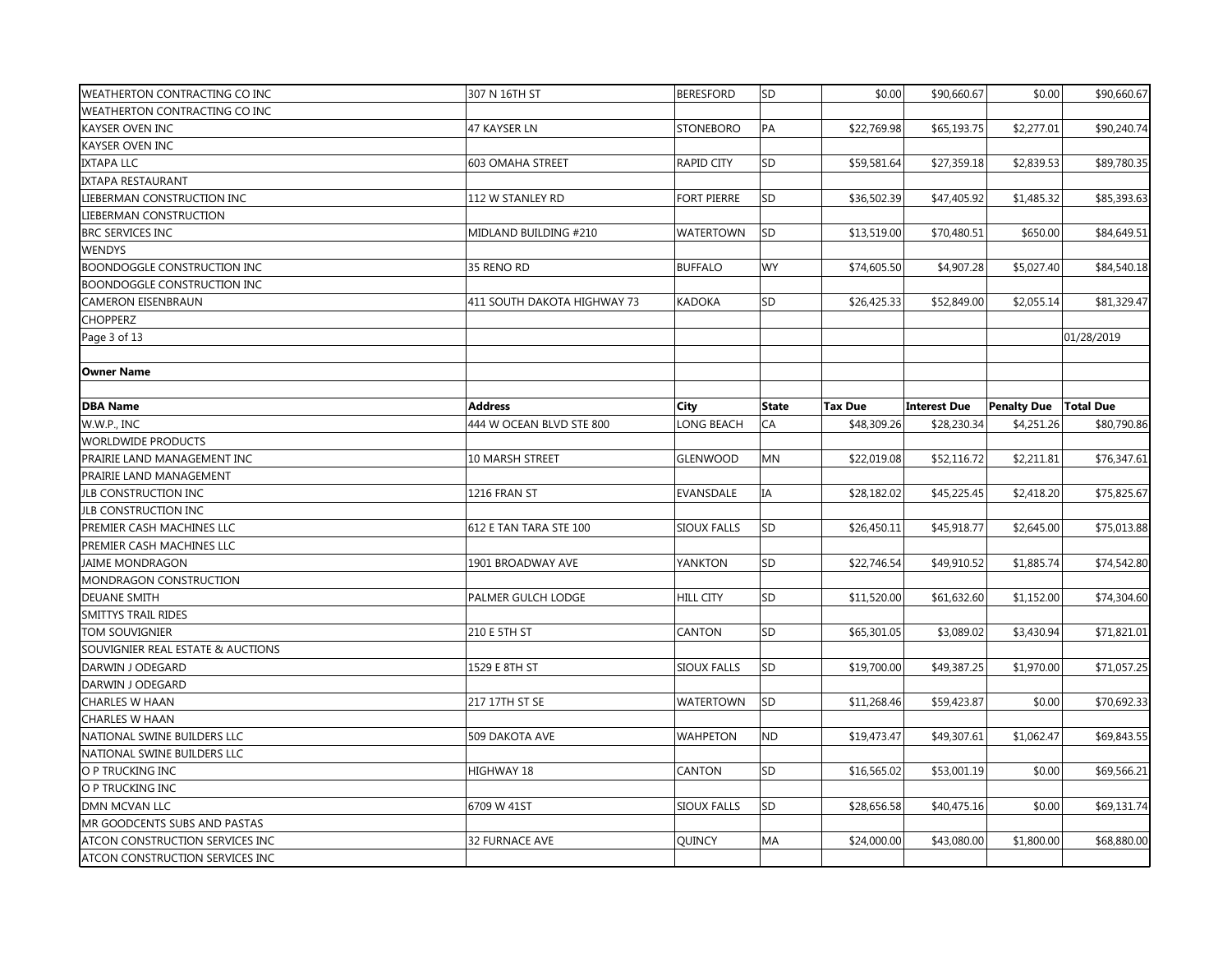| WILLIAM L WRIGG                            | 1104 WEST CITY LIMITS RD     | YANKTON             | SD           | \$9,090.91     | \$58,953.86         | \$0.00             | \$68,044.77      |
|--------------------------------------------|------------------------------|---------------------|--------------|----------------|---------------------|--------------------|------------------|
| <b>BILLS CONSTRUCTION</b>                  |                              |                     |              |                |                     |                    |                  |
| SD AIR LLC                                 | 500 HANGER ST                | <b>SIOUX FALLS</b>  | SD           | \$24,540.00    | \$40,705.20         | \$2,454.00         | \$67,699.20      |
| <b>BUSINESS AVIATION SCHOOL-AERONAUTIC</b> |                              |                     |              |                |                     |                    |                  |
| <b>FARMCAST GROUP LLC</b>                  | 4312 S WASSOM AVE            | SIOUX FALLS         | SD           | \$41,745.00    | \$21,176.90         | \$3,993.00         | \$66,914.90      |
| <b>FARMCAST GROUP LLC</b>                  |                              |                     |              |                |                     |                    |                  |
| PAUL W WATERS                              | 5400 N CLIFF                 | <b>SIOUX FALLS</b>  | SD           | \$8,803.00     | \$56,987.02         | \$0.00             | \$65,790.02      |
| BIG 10-4 CAFE                              |                              |                     |              |                |                     |                    |                  |
| <b>LESS FARMS</b>                          | 21601 FIR AVE                | MERRILL             | ΙA           | \$17,949.93    | \$45,867.08         | \$1,795.00         | \$65,612.01      |
| <b>LESS FARMS</b>                          |                              |                     |              |                |                     |                    |                  |
| Page 4 of 13                               |                              |                     |              |                |                     |                    | 01/28/2019       |
|                                            |                              |                     |              |                |                     |                    |                  |
| <b>Owner Name</b>                          |                              |                     |              |                |                     |                    |                  |
|                                            |                              |                     |              |                |                     |                    |                  |
| <b>DBA Name</b>                            | <b>Address</b>               | City                | <b>State</b> | <b>Tax Due</b> | <b>Interest Due</b> | <b>Penalty Due</b> | <b>Total Due</b> |
| MCCRABB PROBE-A-LOAD INC                   | 209 W 3RD ST                 | <b>WEST LIBERTY</b> | IA           | \$23,010.40    | \$39,834.09         | \$2,301.02         | \$65,145.51      |
| MCCRABB PROBE-A-LOAD INC                   |                              |                     |              |                |                     |                    |                  |
| SPECTRA BUILDING GROUP LLC                 | 6203 FERMAN AVE              | <b>MAPLE LAKE</b>   | MN           | \$26,505.00    | \$35,653.29         | \$2,418.00         | \$64,576.29      |
| SPECTRA BUILDING GROUP LLC                 |                              |                     |              |                |                     |                    |                  |
| Z REDER & E E MATTHEWS                     | MAIN ST PO BX 540            | <b>EDGEMONT</b>     | SD           | \$8,460.83     | \$55,561.03         | \$0.00             | \$64,021.86      |
| STOCKMAN CAFE                              |                              |                     |              |                |                     |                    |                  |
| <b>BI-LO DRUGS INC</b>                     | <b>PO BOX 2260</b>           | <b>RAPID CITY</b>   | SD           | \$8,504.58     | \$54,817.49         | \$0.00             | \$63,322.07      |
| <b>MILLS DRUG STORE</b>                    |                              |                     |              |                |                     |                    |                  |
| DEJAGER CONSTRUCTN & LOG HOMES INC         | 116 OKIE DOKIE LN            | YANKTON             | SD           | \$23,732.61    | \$38,559.62         | \$845.63           | \$63,137.86      |
| DEJAGER CONSTRUCTN & LOG HOMES INC         |                              |                     |              |                |                     |                    |                  |
| TECHNATION SOFTWARE CONSULTING INC         | 2601 S MINNESOTA AVE STE 105 | <b>SIOUX FALLS</b>  | SD           | \$21,620.69    | \$40,567.09         | \$400.00           | \$62,587.78      |
| TECHNATION SOFTWARE CONSULTING INC         |                              |                     |              |                |                     |                    |                  |
| E&I GLOBAL ENERGY SERVICES INC.            | 11287 ASH AVE                | <b>BRAINERD</b>     | MN           | \$54,541.22    | \$7,897.01          | \$0.00             | \$62,438.23      |
| E&I GLOBAL ENERGY SERVICES INC.            |                              |                     |              |                |                     |                    |                  |
| MEDICAL PLANNING ASSOCIATES OF MN          | 750 S PLAZA DRIVE            | MEDOTA HEIGH MN     |              | \$18,445.76    | \$40,662.37         | \$2,184.58         | \$61,292.71      |
| MEDICAL PLANNING ASSOCIATES OF MN          |                              |                     |              |                |                     |                    |                  |
| <b>BEVERLY J DAVIS</b>                     | 681 MAIN ST                  | DEADWOOD            | SD           | \$8,362.75     | \$48,851.21         | \$3,956.31         | \$61,170.27      |
| <b>BACK AT THE RANCH</b>                   |                              |                     |              |                |                     |                    |                  |
| <b>DONKEY CORP</b>                         | N HIGHWAY 16/385             | <b>CUSTER</b>       | SD           | \$12,431.68    | \$45,181.43         | \$2,179.68         | \$59,792.79      |
| <b>BAVARIAN RESTAURANT</b>                 |                              |                     |              |                |                     |                    |                  |
| ROBERT D & LINDA K NOVOTNY                 | 246 MAIN                     | <b>WINNER</b>       | SD           | \$7,734.95     | \$50,105.17         | \$0.00             | \$57,840.12      |
| THE LADY L                                 |                              |                     |              |                |                     |                    |                  |
| <b>DEKM INC</b>                            | HWY 212 & HWY 20             | <b>WATERTOWN</b>    | SD           | \$9,281.85     | \$47,688.67         | \$496.38           | \$57,466.90      |
| THE OTHER PLACE                            |                              |                     |              |                |                     |                    |                  |
| <b>MADISON METALS INC</b>                  | 1606 NE 3RD                  | <b>MADISON</b>      | SD           | \$13,500.00    | \$42,053.28         | \$1,350.00         | \$56,903.28      |
| MADISON METALS INC                         |                              |                     |              |                |                     |                    |                  |
| RICHARD F JENSEN                           | HIGHWAY 44 & MAIN ST         | <b>PORCUPINE</b>    | SD           | \$14,916.67    | \$39,285.36         | \$1,540.00         | \$55,742.03      |
| <b>LAKOTA MART</b>                         |                              |                     |              |                |                     |                    |                  |
| SODBUSTERS INC                             | 46919 CODY TRL STE 200       | <b>TEA</b>          | SD           | \$47,499.81    | \$3,788.75          | \$4,453.02         | \$55,741.58      |
| SODBUSTERS INC                             |                              |                     |              |                |                     |                    |                  |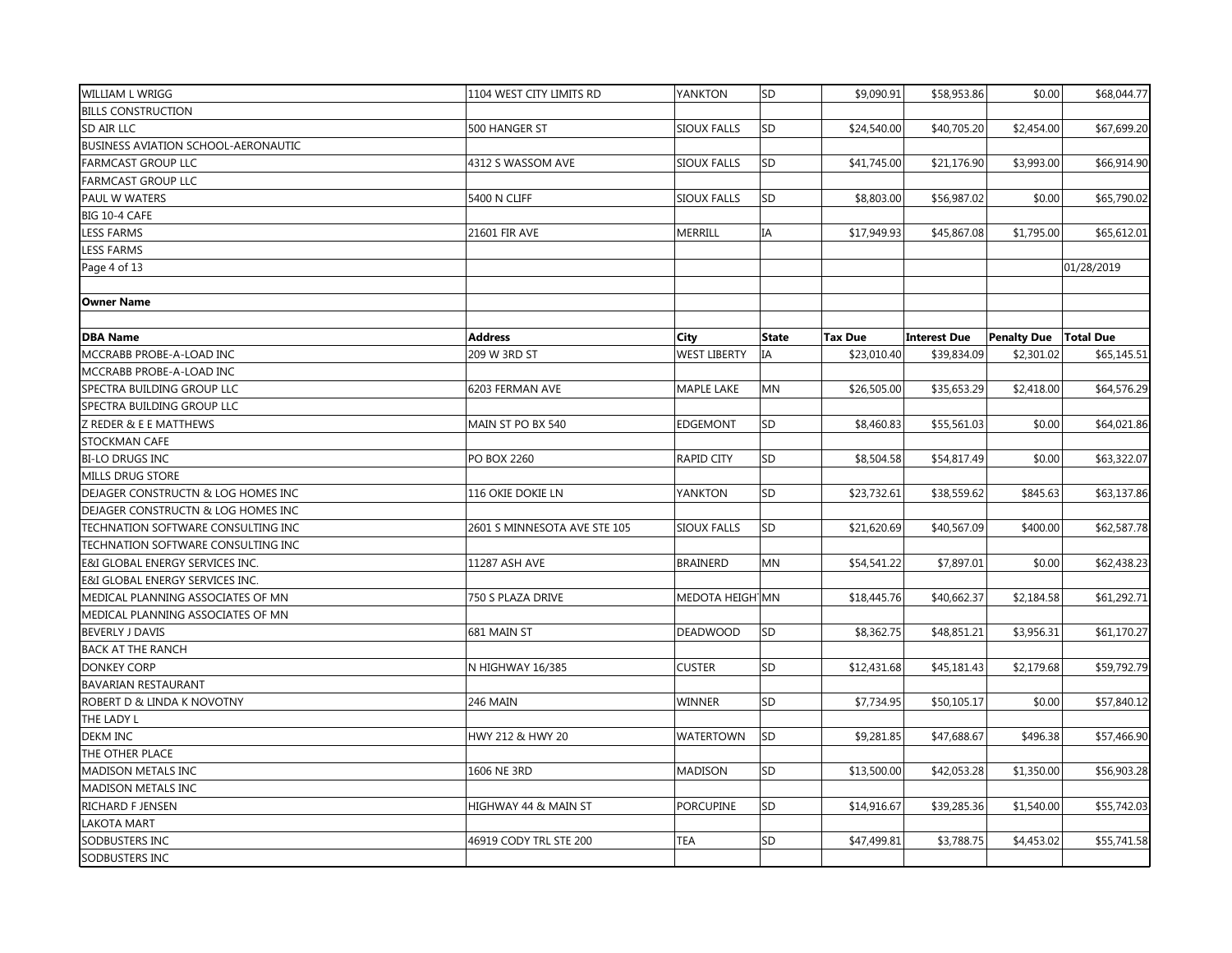| <b>IRON HORSE INN LLC</b>          | 600 WHITEWOOD SERVICE RD      | WHITEWOOD          | <b>SD</b>    | \$21,186.80    | \$34,534.93         | \$0.00                         | \$55,721.73 |
|------------------------------------|-------------------------------|--------------------|--------------|----------------|---------------------|--------------------------------|-------------|
| <b>IRON HORSE INN LLC</b>          |                               |                    |              |                |                     |                                |             |
| RICHARD OLIVERA                    | <b>JUNCTION INN</b>           | <b>STURGIS</b>     | SD           | \$16,042.31    | \$37,424.31         | \$1,604.23                     | \$55,070.85 |
| <b>HYDE OUT LEATHER</b>            |                               |                    |              |                |                     |                                |             |
| MELISSIA L GENZLER                 | 13 MAIN STREET                | <b>MELLETTE</b>    | SD           | \$32,401.12    | \$21,084.71         | \$558.37                       | \$54,044.20 |
| MELLETTE BAR AND GRILL             |                               |                    |              |                |                     |                                |             |
| Page 5 of 13                       |                               |                    |              |                |                     |                                | 01/28/2019  |
|                                    |                               |                    |              |                |                     |                                |             |
| <b>Owner Name</b>                  |                               |                    |              |                |                     |                                |             |
|                                    |                               |                    |              |                |                     |                                |             |
| <b>DBA Name</b>                    | <b>Address</b>                | City               | <b>State</b> | <b>Tax Due</b> | <b>Interest Due</b> | <b>Penalty Due   Total Due</b> |             |
| MIDSTATES CRUSHING & RECYCLE LLC   | 29711 470TH AVE               | <b>BERESFORD</b>   | SD           | \$26,465.98    | \$25,762.48         | \$388.00                       | \$52,616.46 |
| MIDSTATES CRUSHING & RECYCLE LLC   |                               |                    |              |                |                     |                                |             |
| <b>GREEN VALLEY IRRIGATION INC</b> | 503 N HILL ST                 | <b>ATKINSON</b>    | <b>NE</b>    | \$30,283.83    | \$19,163.70         | \$2,959.10                     | \$52,406.63 |
| <b>GREEN VALLEY IRRIGATION INC</b> |                               |                    |              |                |                     |                                |             |
| <b>BUCK'S CREEK RENTAL, LLC</b>    | 10100 N AMBASSADOR DR STE 105 | <b>KANSAS CITY</b> | <b>MO</b>    | \$44,339.24    | \$4,841.71          | \$3,057.51                     | \$52,238.46 |
| <b>BUCK'S CREEK RENTAL, LLC</b>    |                               |                    |              |                |                     |                                |             |
| JEFFREY C LUCAS                    | I-90 EXIT 30                  | <b>STURGIS</b>     | SD           | \$9,822.27     | \$40,272.43         | \$1,564.08                     | \$51,658.78 |
| LUCAS MANAGEMENT SERV DBA MOLLY BS |                               |                    |              |                |                     |                                |             |
| PAUL D CHARLSON                    | 1938 E 33RD ST N #1           | <b>SIOUX FALLS</b> | SD           | \$8,561.00     | \$41,102.78         | \$1,216.85                     | \$50,880.63 |
| <b>BELL ENTERPRISES</b>            |                               |                    |              |                |                     |                                |             |
| <b>BRENT &amp; DAWN BARTON</b>     | 36675 131ST ST                | <b>MINA</b>        | SD           | \$12,031.92    | \$36,403.14         | \$2,406.64                     | \$50,841.70 |
| SOUTH DAKOTA ADVENTURES            |                               |                    |              |                |                     |                                |             |
| KING CONTRACTING, INC.             | 7141 AMANDA RD                | LINCOLN            | <b>NE</b>    | \$22,582.28    | \$27,790.21         | \$15.00                        | \$50,387.49 |
| KING CONTRACTING, INC.             |                               |                    |              |                |                     |                                |             |
| COASTAL ENVIRONMENTAL GROUP INC    | 264 SILLS RD STE A            | EAST PATCHOGUNY    |              | \$29,811.09    | \$16,978.33         | \$2,526.75                     | \$49,316.17 |
| COASTAL ENVIRONMENTAL GROUP INC    |                               |                    |              |                |                     |                                |             |
| METRO NORTH CONTRACTORS INC        | 712 UNIVERSITY AVE #B         | <b>HOT SPRINGS</b> | lsd          | \$15,866.94    | \$30,785.31         | \$2,261.99                     | \$48,914.24 |
| METRO NORTH CONTRACTORS INC        |                               |                    |              |                |                     |                                |             |
| CONLON EXCAVATING LLC              | 302 W ALABASTER ST            | SUNDANCE           | <b>WY</b>    | \$21,200.00    | \$25,682.50         | \$1,356.16                     | \$48,238.66 |
| CONLON EXCAVATING LLC              |                               |                    |              |                |                     |                                |             |
| <b>JAMES D THIERY</b>              | 629 S MINNESOTA AVE           | <b>SIOUX FALLS</b> | SD           | \$8,100.00     | \$39,780.00         | \$300.00                       | \$48,180.00 |
| PRO-TEC ENERGY                     |                               |                    |              |                |                     |                                |             |
| <b>BELAYNE INC</b>                 | 820 EAST SPRUCE ST            | <b>MITCHELL</b>    | SD           | \$19,868.61    | \$27,078.71         | \$1,203.45                     | \$48,150.77 |
| KENTUCKY FRIED CHICKEN             |                               |                    |              |                |                     |                                |             |
| SCOTT OLSON DIGGING INC            | 2265 OLD HWY 14 W             | <b>HURON</b>       | SD           | \$25,537.94    | \$21,578.03         | \$663.64                       | \$47,779.61 |
| SCOTT OLSON DIGGING INC            |                               |                    |              |                |                     |                                |             |
| TIEDES LINE CONSTRUCTION INC       | 1939 EMMETT                   | HAYSVILLE          | ΚS           | \$17,948.52    | \$27,116.12         | \$1,794.85                     | \$46,859.49 |
| TIEDES LINE CONSTRUCTION INC       |                               |                    |              |                |                     |                                |             |
| DAN HENRY CONSTRUCTION INC         | 9246 STATE LINE RD            | LEAWOOD            | ΚS           | \$18,561.48    | \$26,819.87         | \$858.00                       | \$46,239.35 |
| DAN HENRY CONSTRUCTION INC         |                               |                    |              |                |                     |                                |             |
| THOMAS SOMERVILLE                  | 1801 N MAIN                   | <b>MITCHELL</b>    | SD           | \$12,232.67    | \$31,312.88         | \$2,608.55                     | \$46,154.10 |
| <b>TS SERVICES</b>                 |                               |                    |              |                |                     |                                |             |
| <b>JOYCE COOK</b>                  | PO BOX 1074                   | <b>MISSION</b>     | SD           | \$8,386.08     | \$36,213.21         | \$750.00                       | \$45,349.29 |
| <b>COOKS SHACK</b>                 |                               |                    |              |                |                     |                                |             |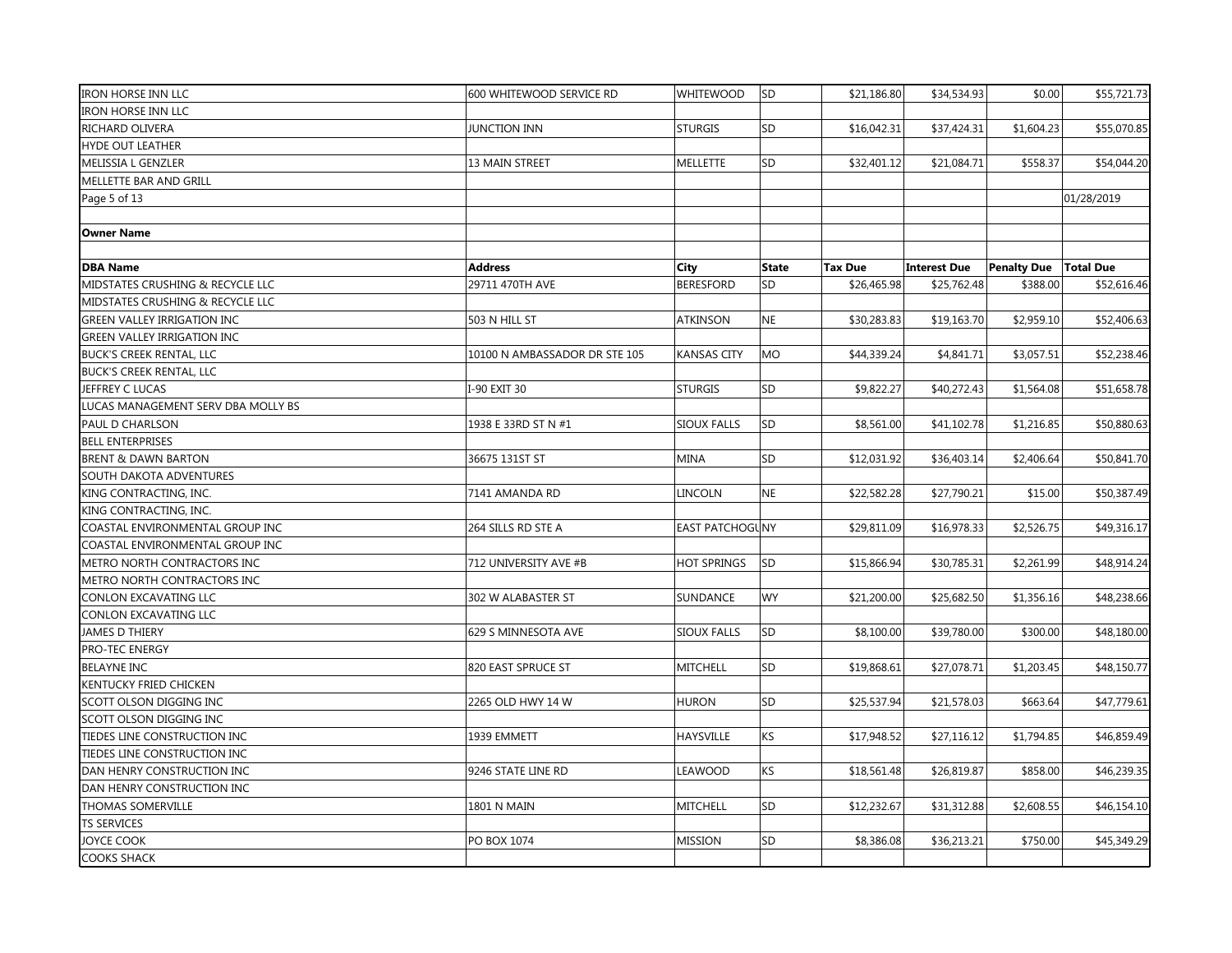| COMFORT WORLD OF SIOUX FALLS INC    | 301 SO GRANGE            | <b>SIOUX FALLS</b> | <b>SD</b> | \$6,274.88     | \$38,711.87         | \$0.00                         | \$44,986.75 |
|-------------------------------------|--------------------------|--------------------|-----------|----------------|---------------------|--------------------------------|-------------|
| COMFORT WORLD OF SIOUX FALLS INC    |                          |                    |           |                |                     |                                |             |
| Page 6 of 13                        |                          |                    |           |                |                     |                                | 01/28/2019  |
|                                     |                          |                    |           |                |                     |                                |             |
| <b>Owner Name</b>                   |                          |                    |           |                |                     |                                |             |
|                                     |                          |                    |           |                |                     |                                |             |
| <b>DBA Name</b>                     | <b>Address</b>           | <b>City</b>        | State     | <b>Tax Due</b> | <b>Interest Due</b> | <b>Penalty Due   Total Due</b> |             |
| RONALD E GUTHRIE                    | 11101 W HIGHWAY 44       | <b>RAPID CITY</b>  | SD        | \$9,912.48     | \$34,256.00         | \$560.00                       | \$44,728.48 |
| <b>TZR EXTERIORS</b>                |                          |                    |           |                |                     |                                |             |
| DAKOTA WIND ENERGY LLC              | 706 2ND AVE S STE 1200   | MINNEAPOLIS        | <b>MN</b> | \$17,736.68    | \$25,421.28         | \$1,399.48                     | \$44,557.44 |
| DAKOTA WIND ENERGY LLC              |                          |                    |           |                |                     |                                |             |
| HAMMERHEADS INC                     | <b>HC 55 BOX 862</b>     | <b>STURGIS</b>     | SD        | \$10,607.30    | \$33,611.55         | \$0.00                         | \$44,218.85 |
| HAMMERHEADS INC                     |                          |                    |           |                |                     |                                |             |
| MICHAEL R ANDRESON                  | 2615 E 12TH ST           | <b>SIOUX FALLS</b> | SD        | \$17,849.93    | \$23,774.18         | \$2,404.93                     | \$44,029.04 |
| <b>MRA BUILDERS</b>                 |                          |                    |           |                |                     |                                |             |
| WYOMING ALASKA CO INC               | 3887 E HWY 44            | <b>RAPID CITY</b>  | SD        | \$11,154.42    | \$32,389.60         | \$236.98                       | \$43,781.00 |
| TRAILSIDE GENERAL STORE-E HWY 44-RC |                          |                    |           |                |                     |                                |             |
| HARDIES LAND POWER INC              | HIGHWAY 75 SOUTH BOX 126 | CANBY              | MN        | \$6,159.67     | \$37,194.69         | \$0.00                         | \$43,354.36 |
| HARDIES LAND POWER INC              |                          |                    |           |                |                     |                                |             |
| GARY OR EVELYN MC MURPHY            | PO BOX 38                | <b>EDGEMONT</b>    | SD        | \$5,843.04     | \$37,345.41         | \$0.00                         | \$43,188.45 |
| C K DAIRO REST                      |                          |                    |           |                |                     |                                |             |
| <b>IRVIN H SALZER</b>               | <b>PO BOX 323</b>        | <b>TIMBER LAKE</b> | SD        | \$9,900.00     | \$32,026.50         | \$990.00                       | \$42,916.50 |
| SALZER AUCTION SERVICE              |                          |                    |           |                |                     |                                |             |
| ROBERT HALEY                        | 1648 MINUTEMAN DR        | <b>RAPID CITY</b>  | SD        | \$5,712.98     | \$37,099.33         | \$0.00                         | \$42,812.31 |
| CHUTZPAN SECURITY INC               |                          |                    |           |                |                     |                                |             |
| WESTPORT KITCHEN & BATH INC         | 2951 N PLAZA DR STE 100  | <b>RAPID CITY</b>  | SD        | \$37,738.00    | \$1,813.82          | \$2,313.00                     | \$41,864.82 |
| WESTPORT KITCHEN & BATH INC         |                          |                    |           |                |                     |                                |             |
| RICHARD & KATHEY RIEBHOFF           | RC REGIONAL AIRPORT      | RAPID CITY         | SD        | \$5,878.50     | \$35,815.45         | \$0.00                         | \$41,693.95 |
| CHARLIES AIRPORT RESTAURANT LOUNGE  |                          |                    |           |                |                     |                                |             |
| <b>JAMES L BAKER</b>                | <b>PO BOX 379</b>        | <b>MURDO</b>       | SD        | \$6,013.05     | \$34,852.61         | \$801.30                       | \$41,666.96 |
| <b>BAKERS SUPER VALU</b>            |                          |                    |           |                |                     |                                |             |
| RISSTONE CASEGOODS INC              | PO BOX 9069              | RAPID CITY         | SD        | \$12,851.80    | \$27,891.00         | \$860.00                       | \$41,602.80 |
| RISSTONE CASEGOODS INC              |                          |                    |           |                |                     |                                |             |
| HUNZIKER CONSTRUCTION INC           | 14646 GROVER ST          | <b>OMAHA</b>       | <b>NE</b> | \$17,982.56    | \$21,659.81         | \$1,373.26                     | \$41,015.63 |
| HUNZIKER CONSTRUCTION INC           |                          |                    |           |                |                     |                                |             |
| MICHAEL J LARSON                    | 5520 HIDDEN VALLEY RD    | <b>RAPID CITY</b>  | SD        | \$13,379.31    | \$25,453.32         | \$1,337.94                     | \$40,170.57 |
| <b>BACKYARDS &amp; BILLIARDS</b>    |                          |                    |           |                |                     |                                |             |
| <b>BILL POTTER</b>                  | 727 12TH ST              | SPEARFISH          | SD        | \$10,260.00    | \$28,841.40         | \$864.00                       | \$39,965.40 |
| MADDISONS STYLING & FITNESS - BP    |                          |                    |           |                |                     |                                |             |
| DONALD DOUVILLE                     | <b>PO BOX 795</b>        | PARMELEE           | SD        | \$6,792.95     | \$33,024.38         | \$0.00                         | \$39,817.33 |
| DOUVILLES DISCOUNT FOOD & GAS       |                          |                    |           |                |                     |                                |             |
| MICHAEL BISHOP CONSTRUCTION INC     | 8197 JUNE WAY            | <b>EASTON</b>      | <b>MD</b> | \$14,565.15    | \$23,535.38         | \$1,456.52                     | \$39,557.05 |
| MICHAEL BISHOP CONSTRUCTION INC     |                          |                    |           |                |                     |                                |             |
| Page 7 of 13                        |                          |                    |           |                |                     |                                | 01/28/2019  |
|                                     |                          |                    |           |                |                     |                                |             |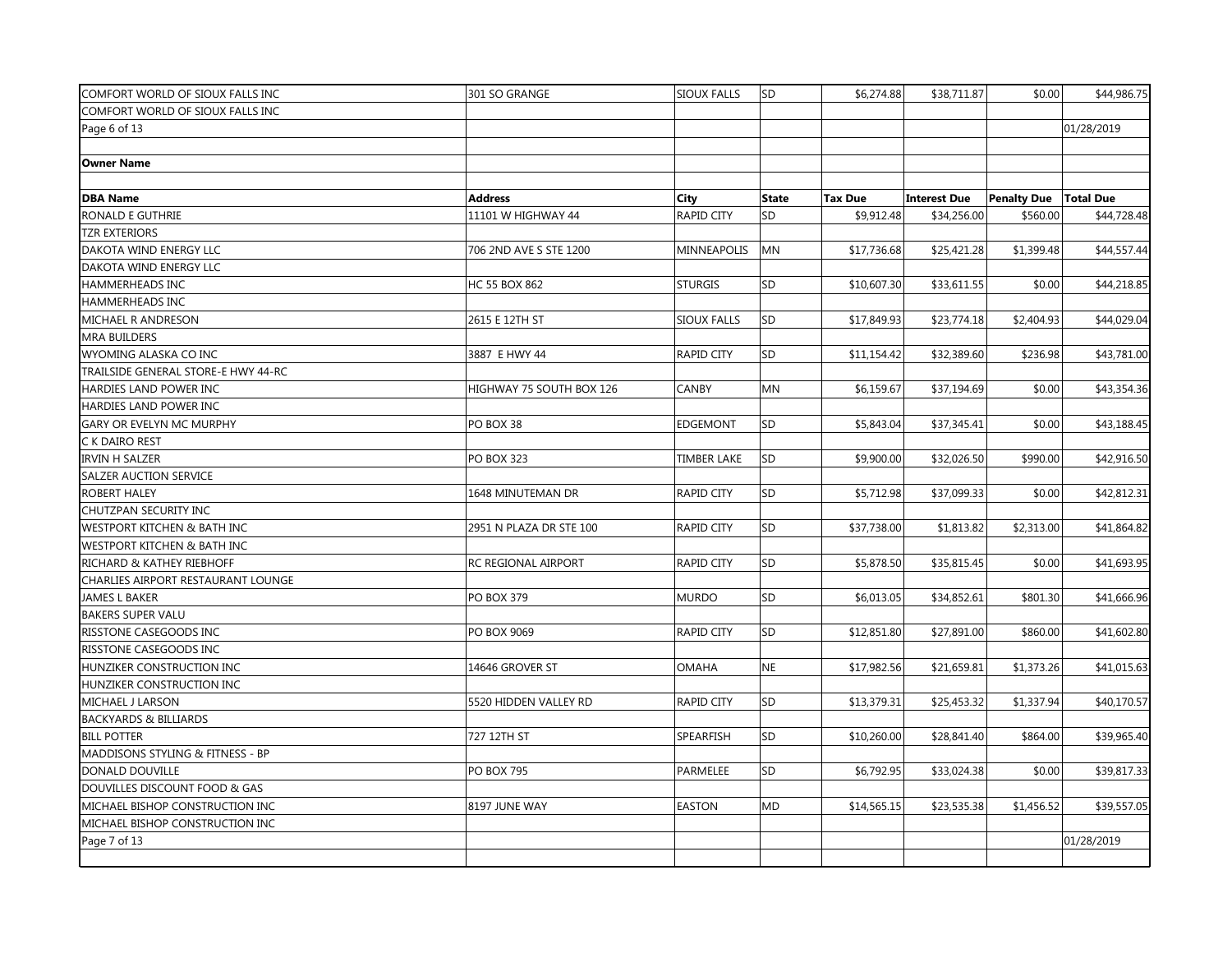| <b>Owner Name</b>                        |                       |                         |              |                |                     |                    |                  |
|------------------------------------------|-----------------------|-------------------------|--------------|----------------|---------------------|--------------------|------------------|
|                                          |                       |                         |              |                |                     |                    |                  |
| <b>DBA Name</b>                          | <b>Address</b>        | <b>City</b>             | <b>State</b> | <b>Tax Due</b> | <b>Interest Due</b> | <b>Penalty Due</b> | <b>Total Due</b> |
| <b>JAMES E BENDLIN</b>                   | 3247 260TH AVE        | <b>SPENCER</b>          | IA           | \$15,895.00    | \$22,131.67         | \$1,445.00         | \$39,471.67      |
| LITTLE SIOUX WOODSHOP                    |                       |                         |              |                |                     |                    |                  |
| <b>BUSS ELECTRIC INC</b>                 | 420 N MAIN AVE        | ABERDEEN                | SD           | \$5,209.97     | \$33,892.11         | \$0.00             | \$39,102.08      |
| <b>BUSS ELECTRIC INC</b>                 |                       |                         |              |                |                     |                    |                  |
| <b>ROY WIEGERS</b>                       | 8970 HICKORY PL       | <b>THORNTON</b>         | CO           | \$9,854.11     | \$28,919.31         | \$8.87             | \$38,782.29      |
| <b>JJS CUSTOM DESIGN</b>                 |                       |                         |              |                |                     |                    |                  |
| <b>JESSE CLAUSEN</b>                     | 106 STATE ST          | <b>MARTIN</b>           | SD           | \$11,900.00    | \$25,917.71         | \$935.00           | \$38,752.71      |
| J C CONSTRUCTION                         |                       |                         |              |                |                     |                    |                  |
| WINDY HILL OUTFITTERS OF ROSYLN LLC      | 43082 125TH ST        | <b>ROSLYN</b>           | SD           | \$14,810.45    | \$22,345.18         | \$1,389.57         | \$38,545.20      |
| WINDY HILL OUTFITTERS OF ROSLYN LLC      |                       |                         |              |                |                     |                    |                  |
| NORTHERN GRAIN DESIGN & CONSTRUCTION     | 89670 COUNTY ROAD 37  | <b>MAYNARD</b>          | <b>MN</b>    | \$29,235.56    | \$6,144.63          | \$2,872.90         | \$38,253.09      |
| NORTHERN GRAIN DESIGN & CONSTRUCTION     |                       |                         |              |                |                     |                    |                  |
| <b>GEORGE ZURAFF</b>                     | 3110 N CLIFF AVE      | <b>SIOUX FALLS</b>      | SD           | \$11,819.24    | \$25,335.92         | \$806.21           | \$37,961.37      |
| <b>SHOP N CART</b>                       |                       |                         |              |                |                     |                    |                  |
| FOOTHILLS TRUCK SERVICES, LLC            | 511 DAKOTA AVE S      | WESSINGTON SFSD         |              | \$32,441.59    | \$2,494.03          | \$2,861.61         | \$37,797.23      |
| FOOTHILLS TRUCK SERVICES, LLC            |                       |                         |              |                |                     |                    |                  |
| SMILEYS INC                              | 200 LOVELY AVE        | <b>BALTIC</b>           | SD           | \$11,600.00    | \$25,303.25         | \$720.05           | \$37,623.30      |
| SMILEYS INC                              |                       |                         |              |                |                     |                    |                  |
| NATIONAL MUSIC SERVICE INC               | E 122 MONTGOMERY AVE  | SPOKANE                 | WA           | \$4,607.61     | \$32,231.67         | \$180.65           | \$37,019.93      |
| NATIONAL MUSIC SERVICE INC               |                       |                         |              |                |                     |                    |                  |
| INTERNATIONAL BUILDING CONCEPTS LTD      | 3040 4TH AVE S        | MINNEAPOLIS             | <b>MN</b>    | \$7,977.49     | \$27,757.53         | \$685.04           | \$36,420.06      |
| INTERNATIONAL BUILDING CONCEPTS LTD      |                       |                         |              |                |                     |                    |                  |
| WINONA INN LIMITED PARTNERSHIP           | 24075 HIGHWAY 16A     | <b>KEYSTONE</b>         | SD           | \$28,173.74    | \$7,863.57          | \$363.42           | \$36,400.73      |
| THE LODGE OF MT RUSHMORE                 |                       |                         |              |                |                     |                    |                  |
| SIDEKICKS RESTAURANT INC                 | I-90 AND HWY 73 SOUTH | <b>KADOKA</b>           | SD           | \$9,333.00     | \$25,892.67         | \$933.30           | \$36,158.97      |
| SIDEKICKS RESTAURANT INC                 |                       |                         |              |                |                     |                    |                  |
| CLEAN AIR TECHNOLOGIES INC               | 116 BUTTERMILL AVE    | CONCORD                 | ON           | \$13,964.62    | \$19,987.26         | \$1,405.81         | \$35,357.69      |
| <b>EUROVAC</b>                           |                       |                         |              |                |                     |                    |                  |
| <b>ANTHONY WAYNE LOHRE</b>               | 45469 127TH ST        | <b>SISSETON</b>         | SD           | \$15,216.10    | \$17,150.18         | \$1,980.43         | \$34,346.71      |
| LOHRE CONSTRUCTION                       |                       |                         |              |                |                     |                    |                  |
| <b>ARTHUR REAGLE</b>                     | 725 ADAMS             | <b>MISSION</b>          | SD           | \$8,457.89     | \$24,443.37         | \$863.74           | \$33,765.00      |
| <b>ANTELOPE COUNTRY INN</b>              |                       |                         |              |                |                     |                    |                  |
| <b>JAMES NEON CAMPBELL</b>               | 155 COMMERCIAL RD     | <b>HURON</b>            | <b>SD</b>    | \$5,159.36     | \$27,623.53         | \$495.19           | \$33,278.08      |
| <b>CAMPBELL SIGN CO</b>                  |                       |                         |              |                |                     |                    |                  |
| <b>VANCE GOODMANSON</b>                  | 929 SUMMIT ST         | <b>BELLE FOURCHE SD</b> |              | \$4,423.34     | \$28,611.23         | \$0.00             | \$33,034.57      |
| <b>GOODMANSON PLUMBING &amp; HEATING</b> |                       |                         |              |                |                     |                    |                  |
| Page 8 of 13                             |                       |                         |              |                |                     |                    | 01/28/2019       |
|                                          |                       |                         |              |                |                     |                    |                  |
| <b>Owner Name</b>                        |                       |                         |              |                |                     |                    |                  |
|                                          |                       |                         |              |                |                     |                    |                  |
| <b>DBA Name</b>                          | <b>Address</b>        | City                    | <b>State</b> | <b>Tax Due</b> | <b>Interest Due</b> | <b>Penalty Due</b> | <b>Total Due</b> |
| DAKOTA PALLETS-WOOD PRODUCTS INC         | PO BOX 46             | <b>BERESFORD</b>        | SD           | \$4,545.85     | \$28,333.50         | \$0.00             | \$32,879.35      |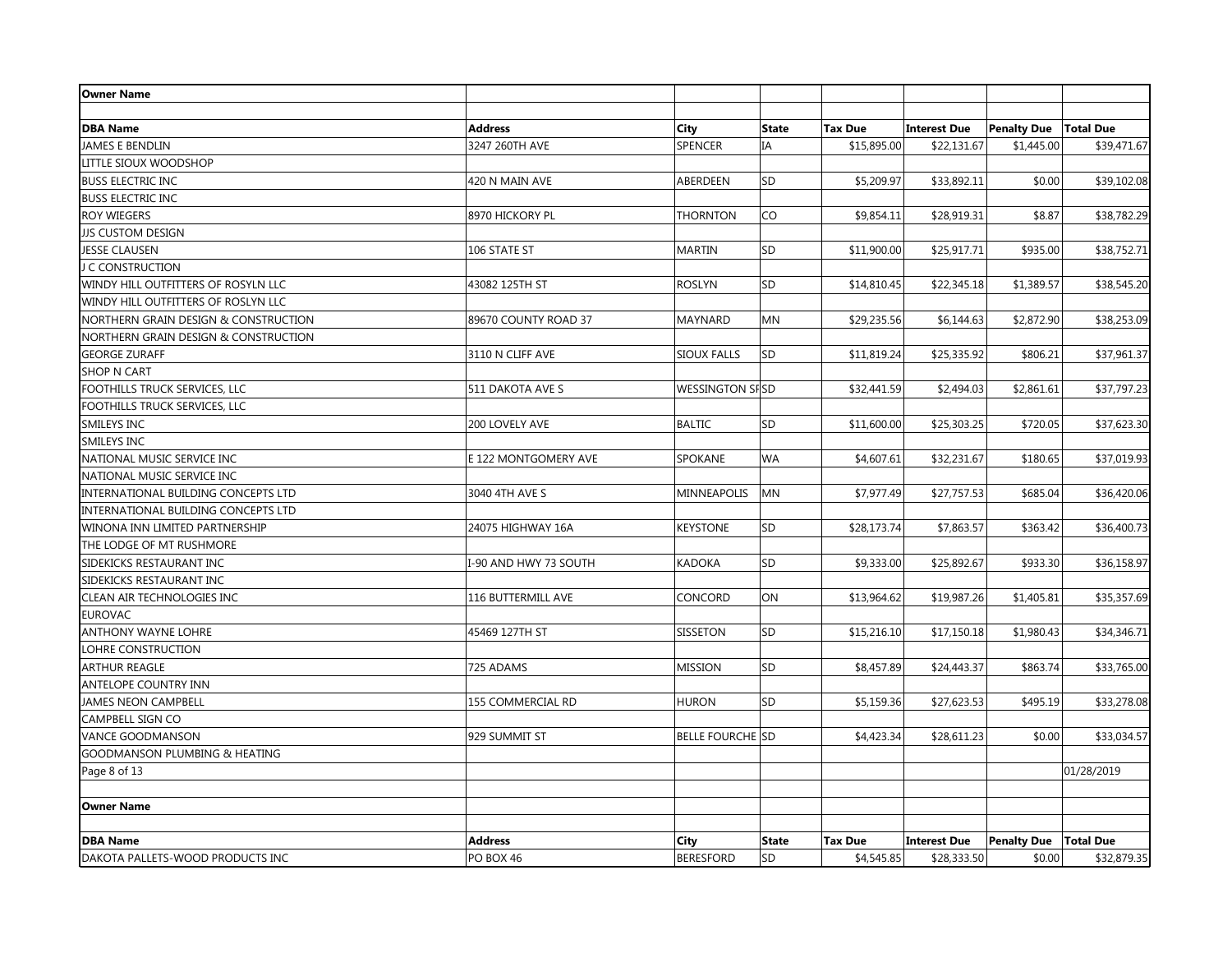| DAKOTA PALLETS-WOOD PRODUCTS INC              |                              |                         |           |                |                     |                    |                  |
|-----------------------------------------------|------------------------------|-------------------------|-----------|----------------|---------------------|--------------------|------------------|
| LOPEZ FLATWORK LLP                            | 5101 S MAC ARTHUR LN APT 204 | <b>SIOUX FALLS</b>      | SD        | \$28,368.00    | \$2,518.40          | \$1,868.67         | \$32,755.07      |
| <b>LOPEZ FLATWORK</b>                         |                              |                         |           |                |                     |                    |                  |
| WYOMING ALASKA CO INC                         | 1861 5TH AVE                 | <b>BELLE FOURCHE SD</b> |           | \$8,242.89     | \$24,193.31         | \$202.09           | \$32,638.29      |
| TRAILSIDE GEN STORE-BELLE FOURCHE             |                              |                         |           |                |                     |                    |                  |
| LAWSON ENVIRONMENTAL SERVICE LLC              | 2237 DENLEY RD               | <b>HOUMA</b>            | LA        | \$25,028.00    | \$4,880.46          | \$2,502.80         | \$32,411.26      |
| LAWSON ENVIRONMENTAL SERVICE LLC              |                              |                         |           |                |                     |                    |                  |
| FEDERAL ENGINEERING CORP                      | 10 ALLEN ST                  | <b>SCITUATE</b>         | MA        | \$8,511.00     | \$23,004.55         | \$851.10           | \$32,366.65      |
| FEDERAL ENGINEERING CORP                      |                              |                         |           |                |                     |                    |                  |
| TECH LINK INTERNATIONAL ENTERTAINMENT LIMITED | 480 KINGS ROAD               | <b>SYDNEY</b>           | <b>NS</b> | \$21,136.00    | \$9,014.22          | \$2,113.60         | \$32,263.82      |
| TECH LINK INTERNATIONAL ENTERTAINMENT LIMITED |                              |                         |           |                |                     |                    |                  |
| PAUL LEONARD                                  | PO BOX 214432                | <b>S DAYTONA</b>        | FL        | \$10,222.31    | \$20,924.95         | \$1,022.23         | \$32,169.49      |
| <b>STEEL HORSE CORRAL</b>                     |                              |                         |           |                |                     |                    |                  |
| <b>MIKE FORD</b>                              | 17389 US HIGHWAY 281         | REDFIELD                | SD        | \$4,226.98     | \$27,358.23         | \$447.76           | \$32,032.97      |
| <b>&amp; M CONSTRUCTION</b>                   |                              |                         |           |                |                     |                    |                  |
| <b>JOSEPH L LARSON</b>                        | 4735 ANDERSON RD             | <b>RAPID CITY</b>       | SD        | \$16,596.00    | \$14,086.86         | \$1,244.70         | \$31,927.56      |
| JOSEPH L LARSON                               |                              |                         |           |                |                     |                    |                  |
| <b>CARL BAILEY</b>                            | RT 1 BOX 88                  | CARL JUNCTION MO        |           | \$7,400.00     | \$23,615.00         | \$555.00           | \$31,570.00      |
| <b>CARL BAILEY</b>                            |                              |                         |           |                |                     |                    |                  |
| <b>STAN MYERS</b>                             | 101 5TH ST SW                | DE SMET                 | SD        | \$26,322.41    | \$3,191.93          | \$1,771.31         | \$31,285.65      |
| <b>COTTAGE INN MOTEL</b>                      |                              |                         |           |                |                     |                    |                  |
| RICHARD E MOSHIER ESTATE                      | 1215 MOUNT RUSHMORE RD       | <b>RAPID CITY</b>       | SD        | \$6,713.58     | \$24,026.63         | \$517.90           | \$31,258.11      |
| AQUA KINGDOM TROPICAL FISHERIES               |                              |                         |           |                |                     |                    |                  |
| HOME AIR SOLUTIONS INC                        | 3215 S CAROLYN AVE           | <b>SIOUX FALLS</b>      | lsd       | \$10,476.40    | \$19,870.10         | \$909.49           | \$31,255.99      |
| HOME AIR SOLUTIONS INC                        |                              |                         |           |                |                     |                    |                  |
| H & A WATER TANK SPECIALISTS INC              | <b>RR 1 BOX 47D</b>          | LAKE NORDEN             | SD        | \$4,810.66     | \$26,344.68         | \$0.00             | \$31,155.34      |
| H & A WATER TANK SPECIALISTS INC              |                              |                         |           |                |                     |                    |                  |
| <b>JERRY L VOSBERG</b>                        | 13295 VALLEY RD              | <b>WILMOT</b>           | SD        | \$18,237.66    | \$12,862.75         | \$0.00             | \$31,100.41      |
| PRAIRIE HILLS CONTRACTING                     |                              |                         |           |                |                     |                    |                  |
| <b>LAURA L PLATT</b>                          | 1309 S. JOLIET AVENUE        | SIOUX FALLS             | <b>SD</b> | \$24,320.00    | \$4,499.20          | \$1,945.60         | \$30,764.80      |
| LP PROMOTIONS                                 |                              |                         |           |                |                     |                    |                  |
| DONALD GOODMAN                                | 900 E ATLANTIC BLD/12-188    | POMPANO BEACFL          |           | \$7,372.96     | \$23,313.18         | \$0.00             | \$30,686.14      |
| <b>FESTIVAL FOODS LTD</b>                     |                              |                         |           |                |                     |                    |                  |
| <b>SAM PARSONS</b>                            | <b>PO BOX 284</b>            | <b>BLUNT</b>            | SD        | \$5,151.62     | \$25,147.79         | \$364.09           | \$30,663.50      |
| RAINBOW ENTERPRISES                           |                              |                         |           |                |                     |                    |                  |
| Page 9 of 13                                  |                              |                         |           |                |                     |                    | 01/28/2019       |
|                                               |                              |                         |           |                |                     |                    |                  |
| <b>Owner Name</b>                             |                              |                         |           |                |                     |                    |                  |
|                                               |                              |                         |           |                |                     |                    |                  |
| <b>DBA Name</b>                               | <b>Address</b>               | City                    | State     | <b>Tax Due</b> | <b>Interest Due</b> | <b>Penalty Due</b> | <b>Total Due</b> |
| ANGUS INC                                     | <b>BOX 660</b>               | SMITHVILLE              | <b>MO</b> | \$10,253.57    | \$19,310.49         | \$1,040.64         | \$30,604.70      |
| AMERICAN ANGUS HALL OF FAME                   |                              |                         |           |                |                     |                    |                  |
| <b>BULLDOG BEES INC</b>                       | 1329 N MAIN AVE              | <b>SIOUX FALLS</b>      | lsd       | \$7,292.63     | \$22,174.65         | \$1,026.39         | \$30,493.67      |
| RUSSELL & MAIN CONVENIENCE STORE              |                              |                         |           |                |                     |                    |                  |
| ROBERT W WINSEMAN                             | 4801 E 22ND ST               | <b>SIOUX FALLS</b>      | SD        | \$11,132.14    | \$18,146.82         | \$1,110.00         | \$30,388.96      |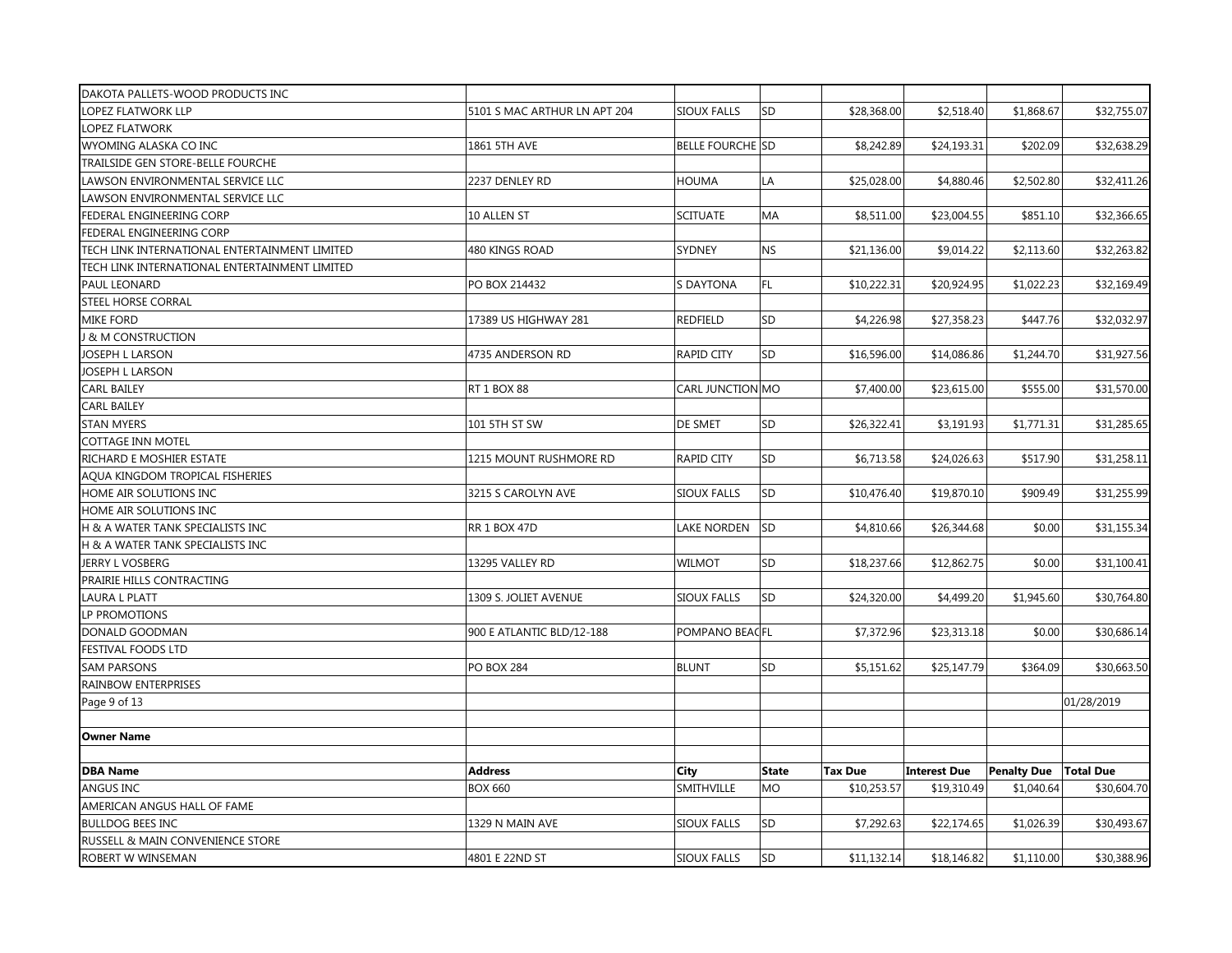| BOB & SON MANUFACTURED HOME REPAIR     |                                 |                    |              |                |                     |                                |             |
|----------------------------------------|---------------------------------|--------------------|--------------|----------------|---------------------|--------------------------------|-------------|
| <b>JAMES C DRAKE</b>                   | 1047 N MAIN AVE #9C             | <b>BROOKINGS</b>   | SD           | \$7,203.68     | \$22,971.51         | \$209.10                       | \$30,384.29 |
| <b>AEGIS TECHNOLOGIES</b>              |                                 |                    |              |                |                     |                                |             |
| BOWMAN TECHNOLOGY GROUP, LLC           | 1140 N STATE ROUTE 134          | WILMINGTON         | <b>OH</b>    | \$16,911.33    | \$11,189.84         | \$1,630.76                     | \$29,731.93 |
| <b>BOWMAN TECHNOLOGY GROUP</b>         |                                 |                    |              |                |                     |                                |             |
| SIOUX LAND AUTO PAINTING INC           | 224 N MARION RD-SIOUX FALLS     | <b>SIOUX FALLS</b> | SD           | \$4,215.92     | \$25,382.39         | \$90.00                        | \$29,688.31 |
| SIOUX LAND AUTO PAINTING INC           |                                 |                    |              |                |                     |                                |             |
| <b>BURMESTER INC</b>                   | 31440 HIGHWAY 14                | <b>CLAY CENTER</b> | <b>NE</b>    | \$10,500.00    | \$17,775.00         | \$950.00                       | \$29,225.00 |
| <b>BURMESTER INC</b>                   |                                 |                    |              |                |                     |                                |             |
| <b>GREGORY J ENRIGHT</b>               | 558 RIVER DR                    | NORTH SIOUX CSD    |              | \$12,500.00    | \$15,957.89         | \$700.00                       | \$29,157.89 |
| <b>MR YUCKS</b>                        |                                 |                    |              |                |                     |                                |             |
| ROBBIE AND MICHELLE NESS               | 206 S RAILWAY ST                | <b>MENNO</b>       | SD           | \$25,850.00    | \$1,809.50          | \$1,292.50                     | \$28,952.00 |
| NESS HILLBILLY BBQ & BEER GARDEN       |                                 |                    |              |                |                     |                                |             |
| MICHELLE & RICHARD BAUM                | 2401 MT RUSHMORE ROAD-SUITE 116 | <b>RAPID CITY</b>  | SD           | \$3,823.94     | \$24,243.60         | \$390.00                       | \$28,457.54 |
| UNLIMITED CASH SAVER                   |                                 |                    |              |                |                     |                                |             |
| TRIPLE H CONSTRUCTION OF WILDER MN LLC | 101 E. 10TH AVE APT 3           | <b>REDFIELD</b>    | SD           | \$12,763.62    | \$14,467.56         | \$1,000.00                     | \$28,231.18 |
| TRIPLE H CONSTRUCTION OF WILDER MN LLC |                                 |                    |              |                |                     |                                |             |
| MICHAEL ORILEY                         | 325 W 3RD REDFIELD SD           | REDFIELD           | SD           | \$4,000.00     | \$24,190.00         | \$0.00                         | \$28,190.00 |
| 66 CAFE                                |                                 |                    |              |                |                     |                                |             |
| CHAD ZANDSTRA CONSTRUCTION LLC         | 1001 ENCHANTED PINES DR         | <b>RAPID CITY</b>  | SD           | \$25,174.42    | \$840.70            | \$1,727.98                     | \$27,743.10 |
| CHAD ZANDSTRA CONSTRUCTION LLC         |                                 |                    |              |                |                     |                                |             |
| <b>KENNETH O GRIFFIN</b>               | 120 E BLVD NORTH                | <b>RAPID CITY</b>  | SD           | \$3,877.90     | \$23,595.67         | \$0.00                         | \$27,473.57 |
| COACHMAN FAMILY RESTAURANT             |                                 |                    |              |                |                     |                                |             |
| HABANEROS OF TEXAS INC                 | 80415 HWY 16A                   | <b>KEYSTONE</b>    | SD           | \$9,000.00     | \$18,315.00         | \$0.00                         | \$27,315.00 |
| <b>HOTEXAS BBO</b>                     |                                 |                    |              |                |                     |                                |             |
| HABANEROS OF TEXAS INC                 | 1118 E NORTH ST                 | <b>RAPID CITY</b>  | SD           | \$8,839.90     | \$18,036.34         | \$85.02                        | \$26,961.26 |
| HOTEXAS BBQ - E NORTH ST               |                                 |                    |              |                |                     |                                |             |
| WYOMING ALASKA CO INC                  | 520 BIRCH                       | <b>RAPID CITY</b>  | SD           | \$6,797.27     | \$19,891.04         | \$141.51                       | \$26,829.82 |
| TRAILSIDE GEN STORE-520 BIRCH AV-RC    |                                 |                    |              |                |                     |                                |             |
| ROTHERS CONSTRUCTION INC               | 1500 PACIFIC AVE                | KERKHOVEN          | MN           | \$2,176.83     | \$23,405.50         | \$1,094.56                     | \$26,676.89 |
| ROTHERS CONSTRUCTION INC               |                                 |                    |              |                |                     |                                |             |
| Page 10 of 13                          |                                 |                    |              |                |                     |                                | 01/28/2019  |
|                                        |                                 |                    |              |                |                     |                                |             |
| <b>Owner Name</b>                      |                                 |                    |              |                |                     |                                |             |
|                                        |                                 |                    |              |                |                     |                                |             |
| <b>DBA Name</b>                        | <b>Address</b>                  | City               | <b>State</b> | <b>Tax Due</b> | <b>Interest Due</b> | <b>Penalty Due   Total Due</b> |             |
| <b>EVERYTHINGS GRANITE LLC</b>         | 2401 E 31ST PL N                | SIOUX FALLS        | <b>SD</b>    | \$16,138.07    | \$10,314.46         | \$0.00                         | \$26,452.53 |
| <b>EVERYTHINGS GRANITE LLC</b>         |                                 |                    |              |                |                     |                                |             |
| TOMS GREENHOUSE INC                    | 4TH ST & 2ND AVE                | <b>WAUBAY</b>      | SD           | \$6,359.40     | \$19,341.36         | \$655.95                       | \$26,356.71 |
| <b>TOMS GREENHOUSE INC</b>             |                                 |                    |              |                |                     |                                |             |
| <b>VILHAUER SALES INC</b>              | 34656 121ST ST                  | <b>HOSMER</b>      | SD           | \$11,204.96    | \$13,950.78         | \$1,154.27                     | \$26,310.01 |
| VILHAUER SALES INC                     |                                 |                    |              |                |                     |                                |             |
| VIRGIL M HESSE JR                      | 4503 FLOYD BLVD                 | SIOUX CITY         | IA           | \$9,137.50     | \$16,434.66         | \$682.72                       | \$26,254.88 |
| MIDWEST LIFT                           |                                 |                    |              |                |                     |                                |             |
| <b>GLENN BAKER</b>                     | 1242 E 7TH ST                   | <b>WINNER</b>      | <b>SD</b>    | \$11,805.28    | \$12,473.92         | \$1,180.53                     | \$25,459.73 |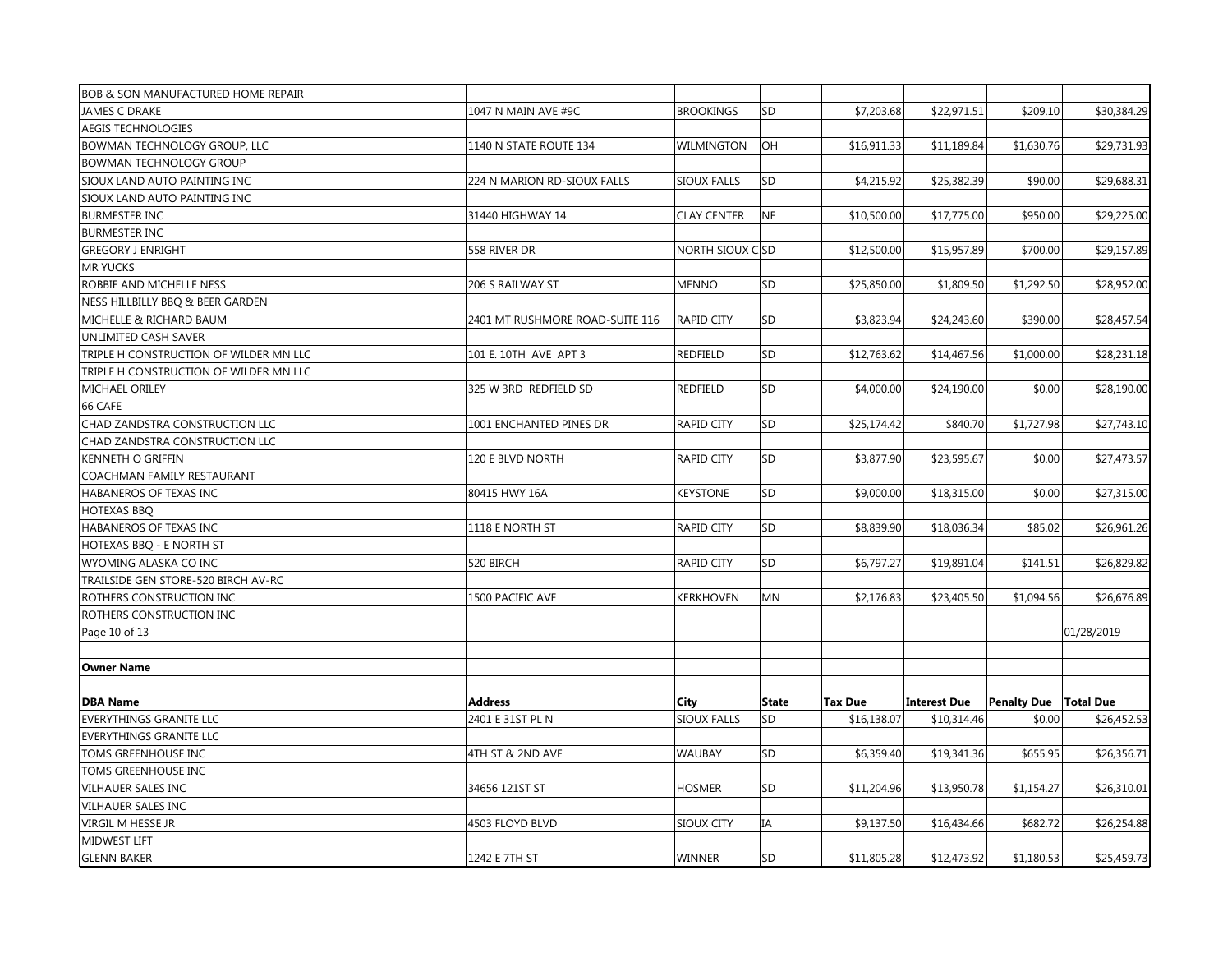| <b>GLENN BAKER</b>                 |                                 |                         |              |                |                     |                    |                  |
|------------------------------------|---------------------------------|-------------------------|--------------|----------------|---------------------|--------------------|------------------|
| HABANEROS OF TEXAS INC             | 5412 S HIGHWAY 16               | <b>RAPID CITY</b>       | SD           | \$8,246.04     | \$16,983.51         | \$177.38           | \$25,406.93      |
| HOTEXAS BBQ - HIGHWAY 16           |                                 |                         |              |                |                     |                    |                  |
| HWY SER OIL & STOCKMENS FEED INC   | HIGHWAY 16                      | <b>CUSTER</b>           | SD           | \$3,999.64     | \$21,157.39         | \$200.00           | \$25,357.03      |
| HWY SER OIL & STOCKMENS FEED INC   |                                 |                         |              |                |                     |                    |                  |
| DONALD N COFFEE                    | 46930 CODY ST # F               | <b>TEA</b>              | SD           | \$11,445.00    | \$12,643.13         | \$1,194.50         | \$25,282.63      |
| DONNIE COFFEE CONSTRUCTION         |                                 |                         |              |                |                     |                    |                  |
| <b>VERICOM TECH</b>                | 9891 BROKEN LAND PARKWAY        | COLUMBIA                | MD           | \$10,080.00    | \$14,209.40         | \$972.00           | \$25,261.40      |
| <b>VERICOM TECH</b>                |                                 |                         |              |                |                     |                    |                  |
| FEUERSTEIN FLOORING LTD            | N4311 WOLF RIVER DR             | <b>WHITE LAKE</b>       | WI           | \$9,514.92     | \$14,677.11         | \$951.49           | \$25,143.52      |
| FEUERSTEIN FLOORING LTD            |                                 |                         |              |                |                     |                    |                  |
| <b>GOLDEN RACING CORP</b>          | 33234 484TH AVE                 | <b>JEFFERSON</b>        | SD           | \$22,389.94    | \$1,262.44          | \$1,103.11         | \$24,755.49      |
| RACEWAY PARK                       |                                 |                         |              |                |                     |                    |                  |
| GOOSE LAKE MANAGEMENT CO LLC       | 28146 382ND AVE                 | <b>ARMOUR</b>           | SD           | \$5,045.11     | \$18,517.33         | \$1,050.44         | \$24,612.88      |
| GOOSE LAKE MANAGEMENT CO LLC       |                                 |                         |              |                |                     |                    |                  |
| S.E.Y. LLC                         | 17 2ND AVE SW                   | <b>WATERTOWN</b>        | SD           | \$17,744.89    | \$5,841.84          | \$934.48           | \$24,521.21      |
| S.E.Y. LLC                         |                                 |                         |              |                |                     |                    |                  |
| BLACK HILLS AUTO CARE LLC          | 2203 5TH AVE                    | <b>BELLE FOURCHE SD</b> |              | \$18,793.12    | \$5,276.46          | \$448.73           | \$24,518.31      |
| <b>BLACK HILLS AUTO CARE</b>       |                                 |                         |              |                |                     |                    |                  |
| WESTERN DRILL TECH INC             | 10 N 27TH ST STE 325            | <b>BILLINGS</b>         | MT           | \$6,446.54     | \$17,330.50         | \$644.66           | \$24,421.70      |
| WESTERN DRILL TECH INC             |                                 |                         |              |                |                     |                    |                  |
| DALE P MURPHY                      | 2104 MT RUSHMORE RD #213        | <b>RAPID CITY</b>       | SD           | \$5,220.77     | \$18,498.56         | \$567.72           | \$24,287.05      |
| DALE P MURPHY                      |                                 |                         |              |                |                     |                    |                  |
| PRECISION MECHANICAL LLP           | 5700 S HIGHWAY 79 STE E3        | <b>RAPID CITY</b>       | SD           | \$19,529.34    | \$4,694.32          | \$0.00             | \$24,223.66      |
| PRECISION MECHANICAL LLP           |                                 |                         |              |                |                     |                    |                  |
| D G PACS INC                       | THE EMPIRE PLAZA                | <b>SIOUX FALLS</b>      | SD           | \$3,197.84     | \$21,002.58         | \$0.00             | \$24,200.42      |
| D G PACS INC                       |                                 |                         |              |                |                     |                    |                  |
| Page 11 of 13                      |                                 |                         |              |                |                     |                    | 01/28/2019       |
|                                    |                                 |                         |              |                |                     |                    |                  |
| <b>Owner Name</b>                  |                                 |                         |              |                |                     |                    |                  |
|                                    |                                 |                         |              |                |                     |                    |                  |
| <b>DBA Name</b>                    | <b>Address</b>                  | City                    | <b>State</b> | <b>Tax Due</b> | <b>Interest Due</b> | <b>Penalty Due</b> | <b>Total Due</b> |
| JESUS REYES & ANTHONY J POOR BEAR  | 2 MAIN STREET                   | <b>KYLE</b>             | SD           | \$7,785.80     | \$14,745.62         | \$1,588.13         | \$24,119.55      |
| <b>ANGIES BURRITOS</b>             |                                 |                         |              |                |                     |                    |                  |
| QIU RONG QIU                       | 1801 N MAIN ST STE 24           | <b>MITCHELL</b>         | SD           | \$6,153.73     | \$17,413.98         | \$85.10            | \$23,652.81      |
| CHINA KING BUFFET                  |                                 |                         |              |                |                     |                    |                  |
| YVETTE RAYMOND                     | 608 MAIN STREET                 | SPEARFISH               | SD           | \$20,015.04    | \$2,969.48          | \$652.60           | \$23,637.12      |
| <b>CAFE 608</b>                    |                                 |                         |              |                |                     |                    |                  |
| CAROLYN ASKE                       | BOX <sub>5</sub>                | <b>VIVIAN</b>           | SD           | \$3,356.81     | \$19,472.77         | \$350.00           | \$23,179.58      |
| H K BAR AND GRILL                  |                                 |                         |              |                |                     |                    |                  |
| <b>DUSTIN DENNIS</b>               | 20792 132ND AVE                 | <b>STURGIS</b>          | SD           | \$8,440.45     | \$13,851.78         | \$800.00           | \$23,092.23      |
| <b>WESTERN CONSTRUCTION</b>        |                                 |                         |              |                |                     |                    |                  |
| TELEDATA COMMUNICATIONS 2 INC      | 5825B PROSPECT DRIVE            | <b>NEWBURGH</b>         | IN           | \$11,360.00    | \$10,586.80         | \$1,024.00         | \$22,970.80      |
| TELEDATA COMMUNICATIONS OF INDIANA |                                 |                         |              |                |                     |                    |                  |
| <b>ITSHAK BENZAKEN</b>             | 1825 NORTH ATLANTIC AVE APT 207 | DAYTONA BEACIFL         |              | \$7,343.28     | \$14,805.44         | \$734.32           | \$22,883.04      |